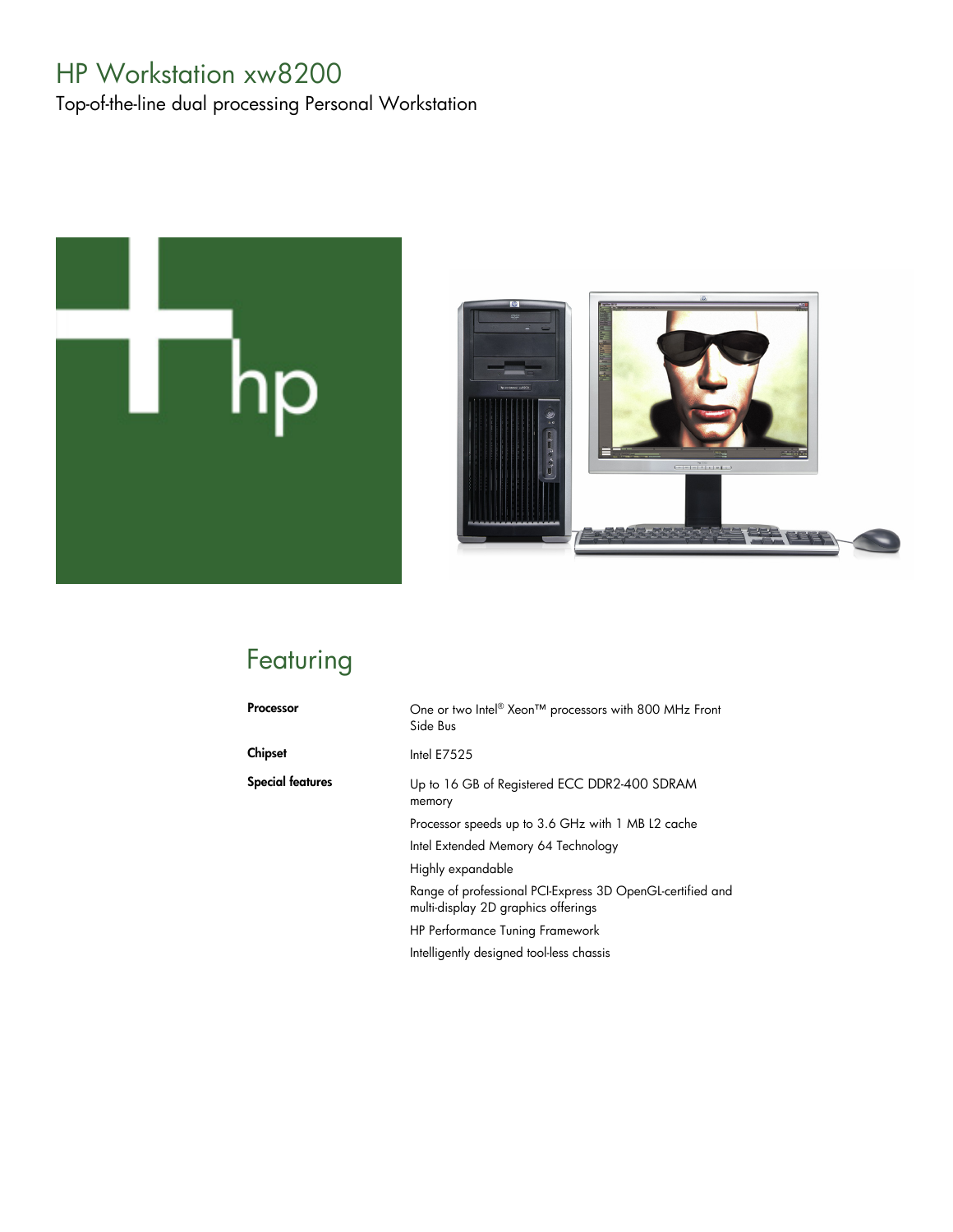# Executive summary

The HP Workstation xw8200 is ideal for digital artists, designers, engineers and scientists who have digital content, designs, analyses and research to visualize completely, quickly and reliably. Meeting the customers' combined need for computational and visualization power, I/O performance, expandability, reliability and support, the HP xw8200 delivers top-of-the-line dual-processing design power in a personal workstation. HP's Performance Tuning Framework, our close collaborative relationship with Independent Software Vendors, support of multiple operating systems, extensive manageability tools, and multiple security options make the HP xw8200 easy to own and use.

# What's special about this product?

Combine revolutionary processing and I/O power from Intel, the latest graphics technology from leading graphics providers with HP's reliability, support and technical expertise. The result is the HP Workstation xw8200 - a personal workstation that is engineered to satisfy your insatiable demand for performance and expandability.

- **The highest performance Intel technology available on a personal workstation:** Intel's E7525 next generation, highend performance chipset for Intel Xeon™ processors supports dual-processing, an 800 MHz system bus (6.4 GB/sec bandwidth) and a dual channel PC3200 DDR2-400 SDRAM memory subsystem. New Intel Xeon processors have 1MB L2 cache putting increased power and efficiency behind demanding applications.
- **Intel Extended Memory 64 Technology:** Accommodate today's and tomorrow's application demands with Intel EM64T 64-bit extension technology. Intel EM64T expands addressable memory space to 256TB aiding in the design and manipulation of huge data sets or models. This new technology should provide an easy transition path from 32 bit to 64-bit computing enabling 32-bit applications to run at full performance on architecture also capable of supporting 64-bit operating systems and applications. HP has 20+ years of developing both 64-bit systems and operating systems.
- **PCI Express (x16) graphics:** This new graphics interface provides four-times the total peak-bandwidth and two-times the unidirectional bandwidth of AGP 8X graphics.
- **PCI Express (x4) I/O:** The next generation of I/O interface increases bandwidth to 1GB/s (unidirectional) and 2 GB/s (peak). With dedicated, point-to-point interface, cards plugging into the interface are not sharing data bandwidth with other cards.
- **Memory expandability:** Large memory configurations can be built to handle massive and complex data sets.
- **Intelligently designed chassis:** The tool-less chassis design eases servicing, upgrading and maintenance.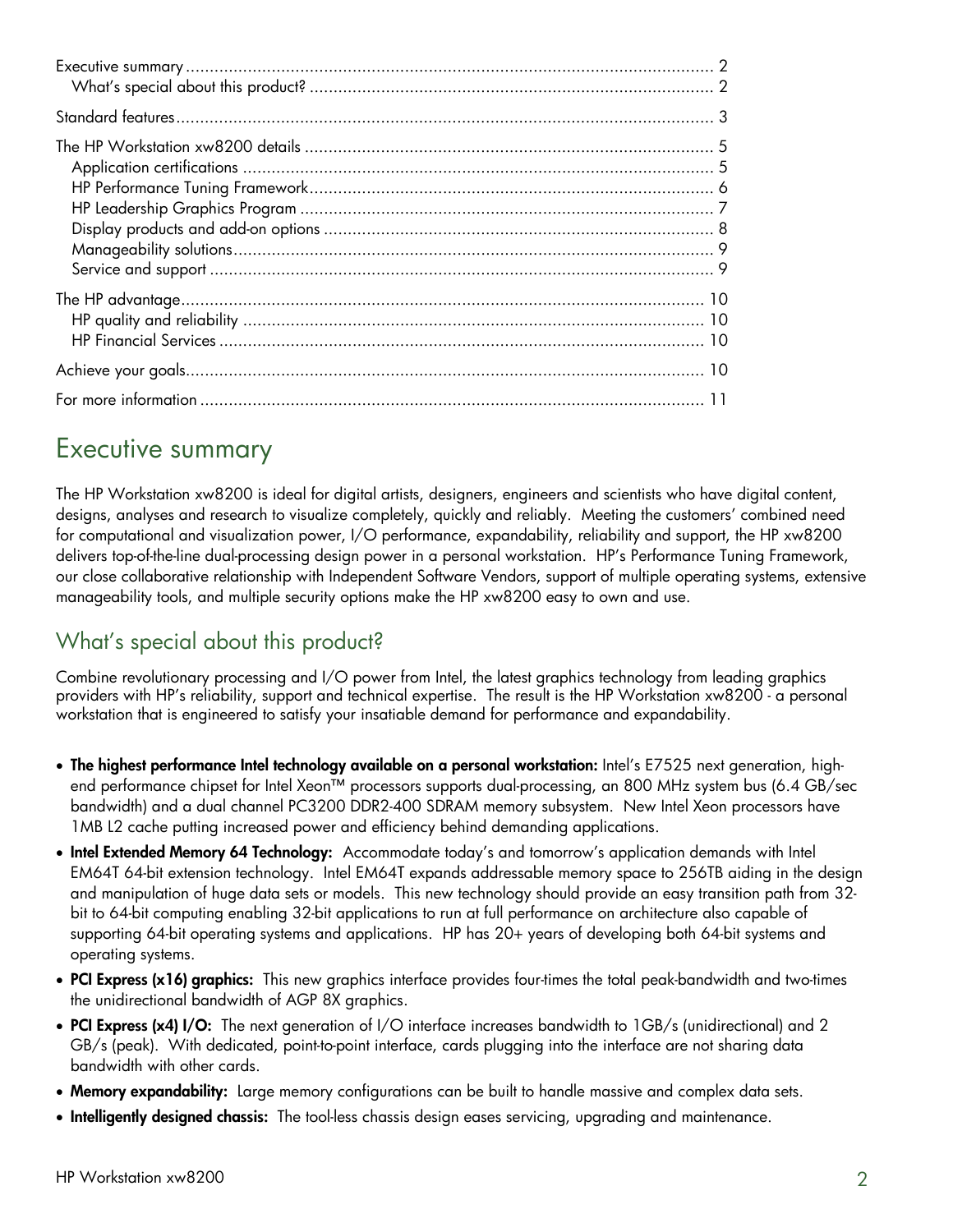- **Vibration isolation for better acoustics:** The HP xw8200 has acoustic dampening hard drive rails that minimize transmission of vibration from the hard drives into the chassis; so reducing system acoustics by up to 7dB, while protecting the hard drives from vibrations outside the system.
- **New, quiet circuitry:** The HP xw8200 reduces work environment noise with a new, quiet circuitry that allows the fans to run quieter at lower speeds when the system is idle or running low-power applications, while retaining the ability to accommodate high-power applications and configurations.
- **HP Performance Tuning Framework:** Only from HP, the Performance Tuning Framework enables IT professionals or individual users to more easily configure Intel Pentium 4 and Xeon™ based HP workstations for stability and best performance.

Today's workstations are composed of an infinite number of combinations of hardware and software components, operating systems, and applications. The enormous number of configuration possibilities can make system setup a difficult task. To reduce the complexities, systems were typically set up the same way regardless of individual user requirements. The HP Performance Tuning Framework guides system setup, allowing a "custom" configuration that best matches the workstation to the user's requirements. Thus, you have the latest graphics drivers that allow you to push past some application memory restraints. These benefits can help save both time and money and increase overall productivity.

- **Intel Hyper-Threading Technology:** Hyper-Threading presents each Xeon processor to Microsoft Windows XP and Linux as two virtual processors that can work on two sets of chores simultaneously by enabling the processor to utilize its execution resources more efficiently. Technology benefits include:
	- o support for multi-threaded code and multi-tasking operations through better utilization of processor resources
	- o multiple threads/tasks running simultaneously to increase the number of transactions that can be executed
	- o improved user reaction and response times

# Standard features

The HP Workstation xw8200 delivers the following workstation features.

| Form factor              | Rackable minitower                                                                                                                                                                                                                                                                                                        |  |
|--------------------------|---------------------------------------------------------------------------------------------------------------------------------------------------------------------------------------------------------------------------------------------------------------------------------------------------------------------------|--|
| <b>Operating systems</b> | Preinstalled Microsoft® Windows® XP Professional; Supported Microsoft<br>Windows 2000 Professional<br>Preinstalled Red Hat Enterprise Linux WS3*, or HP Installer Kit for Linux<br>*available August, 2004                                                                                                                |  |
| Processor                | One or two Intel Xeon processor(s) at 2.8, 3.2, 3.4 and 3.6 GHz with 1MB L2<br>cache with Hyper-Threading                                                                                                                                                                                                                 |  |
| <b>Front Side Bus</b>    | 800 MHz                                                                                                                                                                                                                                                                                                                   |  |
| Chipset                  | Intel E7525                                                                                                                                                                                                                                                                                                               |  |
| Memory                   | Up to 16 GB* of Registered ECC DDR-2 400 MHz SDRAM (8 DIMMs in 4 pairs,<br>dual-channel architecture)<br>* requires 2 GB DIMMs, available in October 2004.                                                                                                                                                                |  |
| <b>Expansion bays</b>    | 3 external 5.25 inch bays (1 used for optional floppy), 5 internal 3.5-inch bays                                                                                                                                                                                                                                          |  |
| Drive controllers        | Integrated dual channel SATA/150 controller with RAID (0 or 1) capability,<br>integrated dual channel Ultra320 SCSI controller with RAID (0 or 1) capability,<br>optional 4 channel SATA controller with RAID (0 or 1) capability, optional single<br>channel Ultra320 SCSI controller with RAID (0, 1, 01, 5) capability |  |

**Table 1.** HP Workstation xw8200 features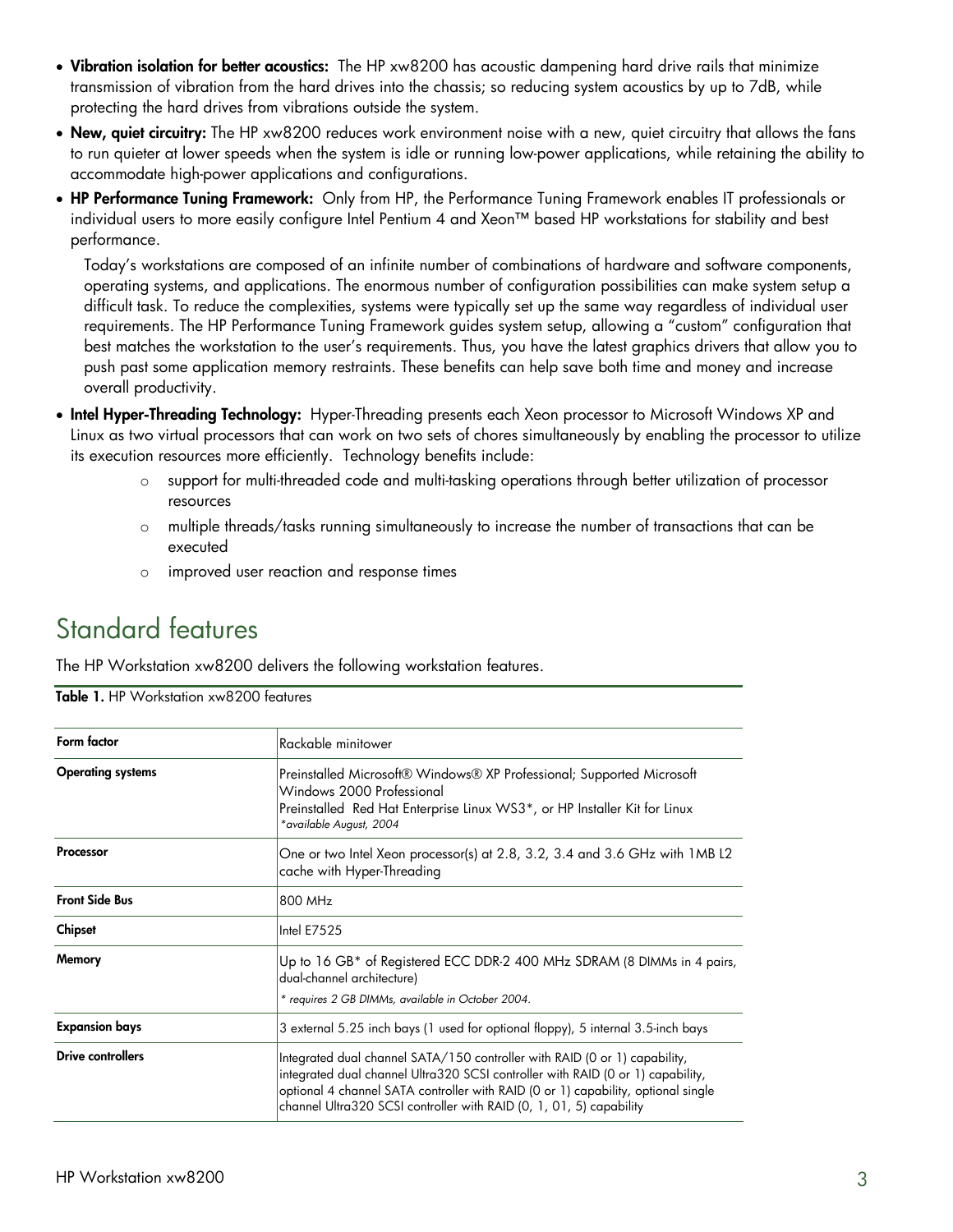| Hard drive(s)                          | 40, 80, 160, 250, 300* GB SATA/150 (7200 rpm); 36, 74 GB SATA/150<br>(10,000 rpm); 73, 300* GB (10K rpm) Ultra320 SCSI; or 36, 73, 146* GB<br>(15K rpm) Ultra320 SCSI<br>*300 GB SATA and 300 GB (10k rpm) and 146 GB (15k rpm) Ultra 320 SCSI devices                                                                                                             |                                                              |
|----------------------------------------|--------------------------------------------------------------------------------------------------------------------------------------------------------------------------------------------------------------------------------------------------------------------------------------------------------------------------------------------------------------------|--------------------------------------------------------------|
|                                        | available September, 2004                                                                                                                                                                                                                                                                                                                                          |                                                              |
| Removable media                        | 48X CD-ROM, 48X CD-RW, 16X DVD-ROM, 48X CD-RW/DVD combo, 8X<br>DVD+RW                                                                                                                                                                                                                                                                                              |                                                              |
| <b>Expansion slots</b>                 | 7 slots: 1 PCI Express (x16) Graphics slot, 1 PCI Express (x8 mechanical, x4<br>electrical), 1 PCI-X (133MHz) slot, 2 PCI-X (100 MHz) slots, and 2 legacy PCI<br>slots                                                                                                                                                                                             |                                                              |
| Graphics                               | Professional 2D:                                                                                                                                                                                                                                                                                                                                                   | NVIDIA NVS 280 (PCI)                                         |
|                                        |                                                                                                                                                                                                                                                                                                                                                                    | NVIDIA NVS 280 (PCI-E)                                       |
|                                        | Entry 3D:                                                                                                                                                                                                                                                                                                                                                          | NVIDIA Quadro FX 330(PCI-E)                                  |
|                                        | Mid-range 3D:                                                                                                                                                                                                                                                                                                                                                      | ATI FireGL V3100 (PCI-E)<br>NVIDIA Quadro FX 1300 (PCI-E)    |
|                                        | High-end 3D:                                                                                                                                                                                                                                                                                                                                                       | ATI FireGL V5100 (PCI-E)*<br>NVIDIA Quadro FX 3400 (PCI-E)** |
|                                        | * Available September, 2004<br>** Available August, 2004                                                                                                                                                                                                                                                                                                           |                                                              |
| <b>HP Performance Tuning Framework</b> | HP Performance Tuning Framework will guide your system setup, allowing a<br>"custom" configuration that best matches the workstation to user requirements.<br>This customization ensures availability of the graphics drivers and removes some<br>memory restraints. For specific application support and download instructions,<br>go to: www.hp.com/go/framework |                                                              |
| Audio                                  | Integrated AC'97/16-bit stereo full-duplex, optional SoundBlaster Audigy 2-ZS<br>PCI                                                                                                                                                                                                                                                                               |                                                              |
| I/O ports and connectors               | Front: headphone, microphone, and 2 USB 2.0, 1 IEEE 1394<br>Rear: 6 USB, 1 standard serial ports, 1 parallel port, PS/2 keyboard and<br>mouse, 1 RJ-45, 1 audio in, 1 audio out, 1 mic in, IEEE 1394                                                                                                                                                               |                                                              |
| <b>Communications</b>                  | Integrated Intel Pro MT 10/100/1000 LAN, optional Intel Pro MT PCI NIC,<br>optional Intel Pro XT PCI-X NIC, optional Broadcom Gbit PC NIC                                                                                                                                                                                                                          |                                                              |
| Power supply                           | 600 W                                                                                                                                                                                                                                                                                                                                                              |                                                              |
| Input devices                          | USB or PS/2 keyboard; choice of 2-button scroll mouse (optical or mechanical);<br>3-button mouse (optical or mechanical)                                                                                                                                                                                                                                           |                                                              |
| Dimensions ( $h \times w \times d$ )   | 45.5 cm (17.9 inches) x 21.0 cm (8.3 inches) x 52.5 cm (20.7 inches)                                                                                                                                                                                                                                                                                               |                                                              |
| Weight                                 | Minimum configuration: 19 kg (42 lbs)<br>Maximum configuration: 24 kg (54 lbs)                                                                                                                                                                                                                                                                                     |                                                              |
| <b>Monitors</b>                        | HP P1230 22-inch CRT, HP L1925 19-inch flat panel, HP L2035 20.1-inch flat<br>panel, HP L2335 23-inch flat panel                                                                                                                                                                                                                                                   |                                                              |
| Security                               | Standard: side cover key lock, USB ports that can be deactivated, padlock loop,<br>Kensington lock provision, chassis intrusion sensor                                                                                                                                                                                                                             |                                                              |
| Environmental                          | Energy Star compliant (factory set-up optional)*<br>*available in August 2004                                                                                                                                                                                                                                                                                      |                                                              |
| Warranty                               | Parts, labor, and onsite service (3-3-3 worldwide); $24 \times 7$ telephone support;<br>terms and conditions may vary, certain restrictions apply                                                                                                                                                                                                                  |                                                              |

 $\overline{\phantom{a}}$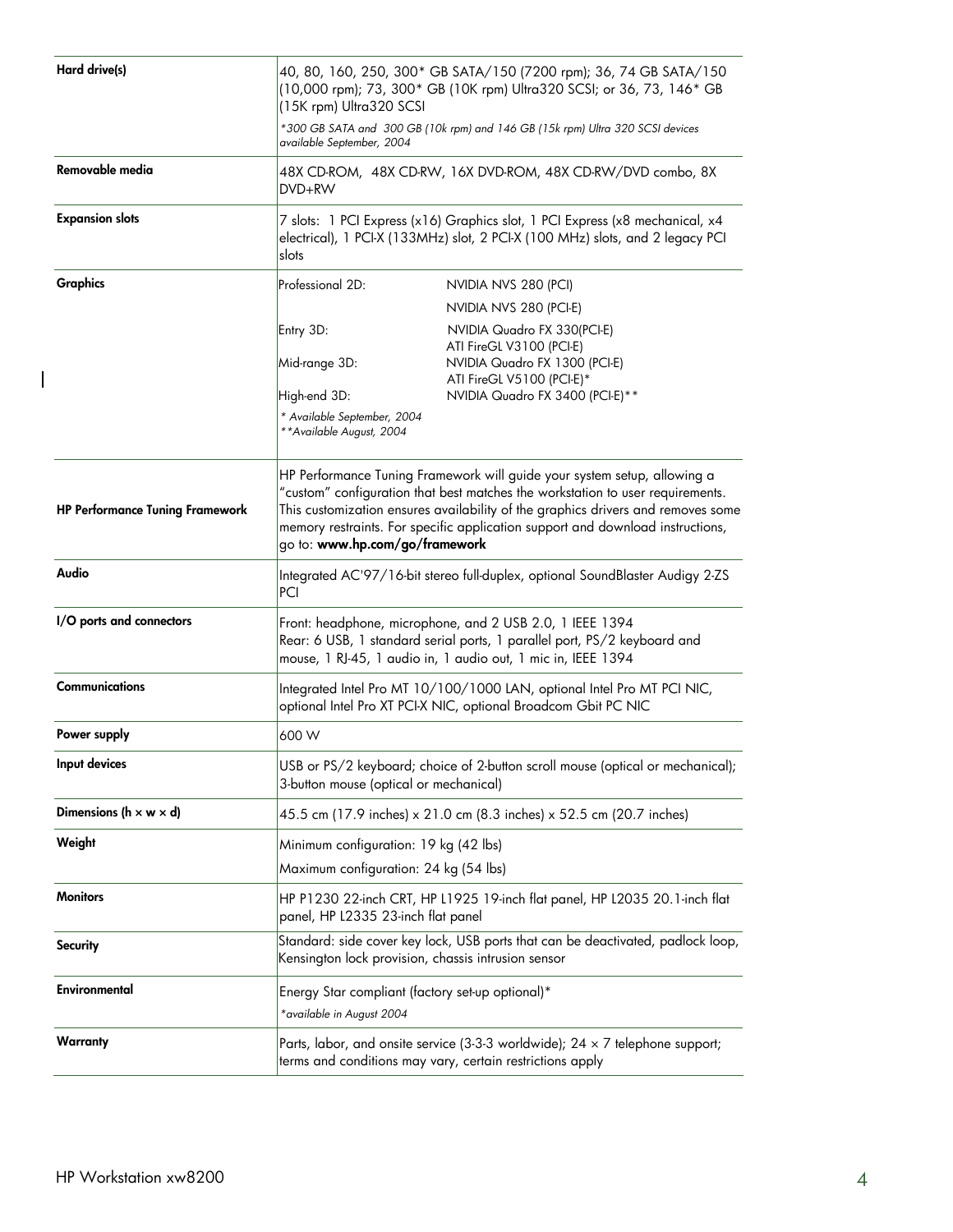# The HP Workstation xw8200 details

The best reason to buy an HP workstation is to improve your productivity. HP brings many years of workstation experience to the table. When we engineer our HP workstations, we focus on:

- Performance—delivering excellent computational and visualization performance.
- Testing and certification—ensuring a reliable, stable system.
- Graphics—often the defining factor of a system, our graphics experience brings fast, stable graphics to your work environment.
- Choice of operating systems— Microsoft Windows XP, Red Hat Enterprise Linux WS3 and HP Installer Kit for Linux are available.
- Peace of mind—unparalleled service and support.

## Application certifications

HP works closely with the leading software application providers to ensure that their applications are tested and certified on HP workstations. Without certification, applications can perform unpredictably or not at all. Our relationships with top ISVs enable close collaboration, performance tuning, and hardware platform certification to help ensure compatibility, reliability and the best application performance possible on HP workstations.

| Table 2. Primary hardware and applications certifications planned for the HP Workstation xw8200 in the DCC market segment |                              |                         |                |
|---------------------------------------------------------------------------------------------------------------------------|------------------------------|-------------------------|----------------|
| Partner                                                                                                                   | Product                      | Operating system        | Current status |
| Adobe                                                                                                                     | After Effects                | Windows XP Professional | In testing     |
| Adobe                                                                                                                     | Premiere Pro                 | Windows XP Professional | In testing     |
| Alias                                                                                                                     | Maya                         | Windows XP Professional | In testing     |
| Alias                                                                                                                     | Maya                         | Linux                   | In testing     |
| Avid                                                                                                                      | Adrenaline Media<br>Composer | Windows XP Professional | In testing     |
| Avid                                                                                                                      | <b>DS Nitris</b>             | Windows XP Professional | In testing     |
| Avid                                                                                                                      | Xpress Pro                   | Windows XP Professional | In testing     |
| Canopus                                                                                                                   | DV Storm 2                   | Windows XP Professional | In testing     |
| <b>Discreet</b>                                                                                                           | 3DS Max                      | Windows XP Professional | In testing     |
| Macromedia                                                                                                                | Director                     | Windows XP Professional | In testing     |
| Matrox                                                                                                                    | Digisuite Family             | Windows XP Professional | In testing     |
| Matrox                                                                                                                    | RT.X100                      | Windows XP Professional | In testing     |
| Pinnacle                                                                                                                  | Liquid Chrome                | Windows XP Professional | In testing     |
| <b>SOFTIMAGE</b>                                                                                                          | 3D                           | Windows XP Professional | In testing     |
| <b>SOFTIMAGE</b>                                                                                                          | XSI                          | Windows XP Professional | In testing     |
| <b>SOFTIMAGE</b>                                                                                                          | <b>XSI</b>                   | Linux                   | In testing     |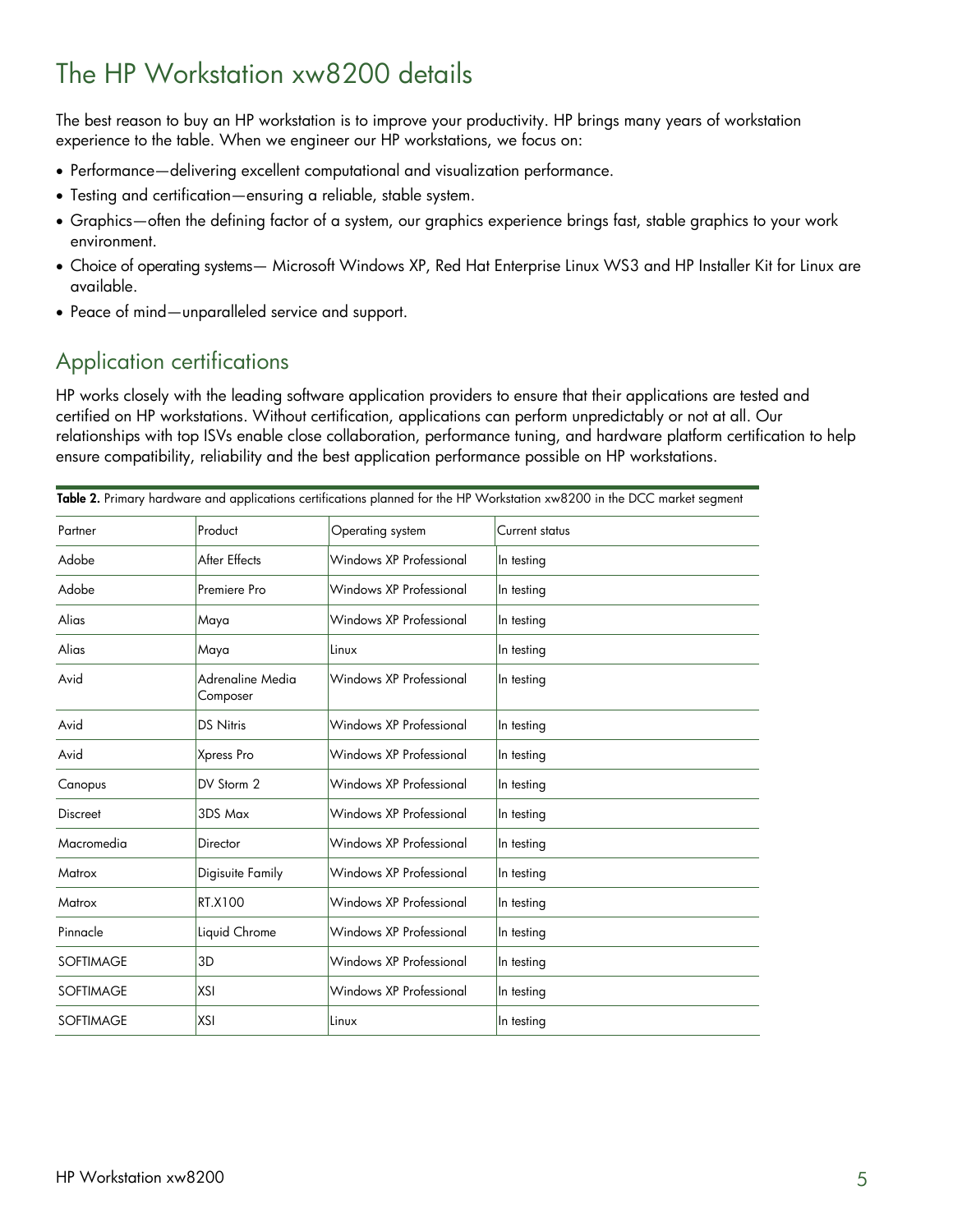| Partner                | Product                    | Revision            | <b>Operating</b> system | Current status |
|------------------------|----------------------------|---------------------|-------------------------|----------------|
| Alias                  | Studio                     |                     | Windows XP Professional | In testing     |
| AutoDesk               | AutoCAD                    | 2004                | Windows XP Professional | In testing     |
| AutoDesk               | Inventor                   | 7, 8                | Windows XP Professional | In testing     |
| Dassault Systemes S.A. | <b>CATIA</b>               | 5                   | Windows XP Professional | In testing     |
| Dassault Systemes S.A. | SolidWorks                 |                     | Windows XP Professional | In testing     |
| PTC                    | Pro/Engineer,<br>Mechanica | Wildfire, Wildfire2 | Windows XP Professional | In testing     |
| <b>UGS</b>             | <b>I-DEAS</b>              | 10NX, 11NX          | Windows XP Professional | In testing     |
| <b>UGS</b>             | Solid Edge                 | 14, 15              | Windows XP Professional | In testing     |
| <b>UGS</b>             | Unigraphics                | NX1, NX2            | Windows XP Professional | In testing     |
|                        |                            |                     |                         |                |

**Table 3.** Primary hardware and applications certifications planned for the HP Workstation xw8200 in the MCAD market segment

**Table 4.** The primary hardware and applications certified on the HP Workstation xw8200 in the CAE market segments are:

| <b>CAE</b> | Ansys              |
|------------|--------------------|
|            | Fluent             |
|            | MSC Nastran/Patran |

HP has worked with major ISVs to port their applications to Linux. You can now find many of the key applications fully ported, optimized and supported on Linux.

### HP's Application Competency Centers

HP's Application Competency Centers are virtual teams consisting of HP software engineers on-site at key application providers and at key HP application focused technology centers. The complete workstation solution competency team also includes engineers at the top component suppliers like Intel, NVIDIA, ATI, Microsoft, Red Hat and others. The onsite HP Application Competency engineers lead these virtual teams to ensure the best overall solution is delivered for the customer.

HP Application Competency Centers are dedicated to providing the best overall solution through:

- Software certification plus advanced regression testing to assure the best problem prevention quality
- Optimizing performance via combined tuning of the application and workstation hardware platform
- Dedicated customer support
- Development of recommended workstation configurations

For additional information on HP Application Competency Centers, go to: **http://www.hp.com/workstations/segments/competency.html**

## HP Performance Tuning Framework

Today's workstations are composed of an infinite number of combinations of hardware and software components, operating systems, and applications. System setup is a very difficult task, given the enormous number of configuration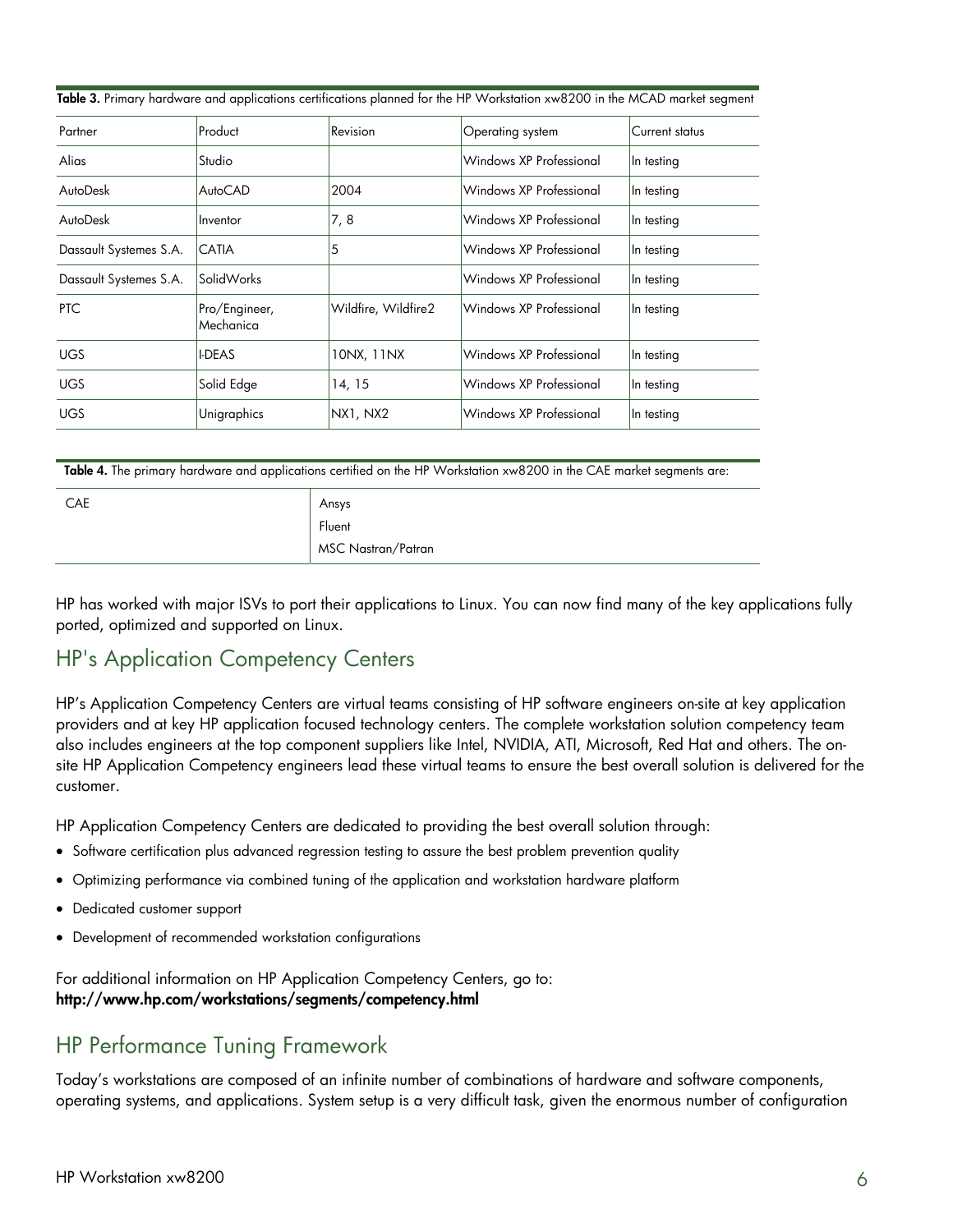possibilities. To reduce complexities, systems are frequently set up without considering the specific needs of the individual user.

HP Performance Tuning Framework, downloadable at no charge, enables the most favorable configuration of Intel Pentium® 4/Xeon-based HP workstations delivering stability and best performance. The Framework will guide your system setup, allowing a "custom" configuration that best matches the workstation to user requirements. This customization facilitates availability of the latest graphics cards and drivers and removes some memory restraints.

The Framework's extensible design permits new configuration functionality and application support to be easily integrated over time. To facilitate the delivery of such new features, the Framework automatically updates itself when newer versions become available.

HP Performance Tuning Framework can help save both time and money and increase overall productivity.

The Framework is currently supported on Intel Pentium 4/Xeon-based HP workstations running either Microsoft Windows 2000 Professional or Windows XP Professional. Today, the HP Performance Tuning Framework supports Autodesk Inventor (8, 7, and 6), UGS Unigraphics 18, NX1 and NX2), 3D Studio Max, CATIA V5, Pro/ENGINEER (2001 and Wildfire), IDEAS (9 and 10), SolidWorks (2003 and 2004) and, coming soon, AutoCAD, Solid Edge, Avid, SOFTIMAGE.

For more information and to download the HP Performance Tuning Framework, go to: **www.hp.com/go/framework** 

### HP Leadership Graphics Program

Availability and performance of professional graphics will probably be a key factor in your workstation decision. Under our Leadership Graphics Program, HP workstations provide the fastest access to the best graphics in the industry at varying performance and price points. HP has over 20 years of graphics development experience, and our close working relationship with the leading graphics card vendors in the industry allows our workstations to avoid problems with unsupported graphics cards and systems.

| Table 5. Available graphics cards |                                                            |  |
|-----------------------------------|------------------------------------------------------------|--|
| <b>Graphics segment</b>           | Integrated cards available for HP Workstation xw8200       |  |
| Professional 2D                   | NVIDIA NVS 280 (PCI)<br>NVIDIA NVS 280 (PCI-E)             |  |
| Entry 3D                          | NVIDIA Quadro FX 330 (PCI-E)<br>ATI FireGL V3100 (PCI-E)   |  |
| Midrange 3D                       | NVIDIA Quadro FX 1300 (PCI-E)<br>ATI FireGL V5100 (PCI-E)* |  |
| High-end 3D                       | NVIDIA Quadro FX 3400 (PCI-E)**                            |  |

\*Available September, 2004

\*\* Available August, 2004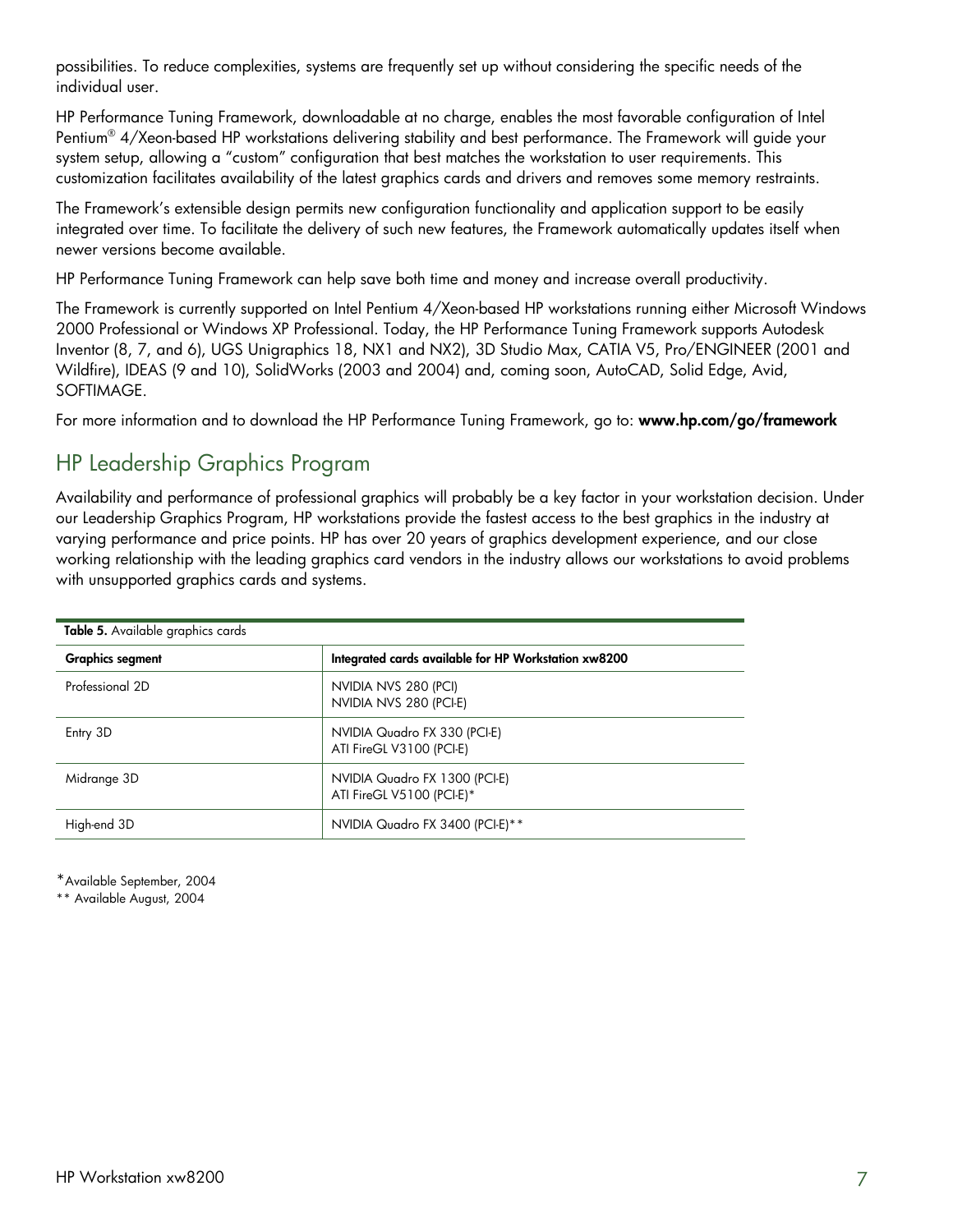## Choice of operating systems

HP gives you choices. The HP xw8200 will come with your choice of preinstalled Microsoft Windows XP Professional, Red Hat Enterprise Linux WS3\* or the HP Installer Kit for Linux. The HP xw8200 will support Microsoft Windows 2000 Professional with all necessary drivers available on our support website.

Linux on the HP Workstation xw8200 will not only be available preinstalled, but preconfigured and integrated allowing for instant, out-of-the-box productivity. Your first level of quality support will be directly from HP from people who know the Linux operating system, graphics and applications. HP has worked with major ISVs to port their applications across to Linux. You can now find many of the key applications fully ported, optimized and supported on Linux.

By popular demand, HP offers the HP Installer Kit for Linux. This new Red Hat Linux enabler kit will ease Linux installation and provide the flexibility to create the custom OS images that our customers requested while maintaining HP as a single point of support.

HP Installer Kit for Linux: a media/installer kit that provides several disks to help the installation of various Linux operating systems

- HP Driver CD for Red Hat Enterprise WS3 Box Set (32-bit or 64-bit)\*\*
- HP Installation Kit for Red Hat Enterprise version WS3 Update 1
- *\* Available August, 2004*
- *\*\*Customer purchases desired Box Set/CDs directly from Red Hat or HP.*

#### Security solutions

HP offers a host of standard and optional security solutions to help protect your workstation investment. The HP Workstation xw8200 comes standard with a chassis key lock and USB ports that can be deactivated. In addition, HP offers the following security solutions:

- **Kensington Lock provision:** Designed to fit into the Kensington security slot
- **Chassis Clamp Lock:** Physically locks the chassis cover with a key
- **Chassis Intrusion Sensor:** Senses chassis opening and sends notice to user on boot or system administrator with manageability software
- **Smart keyboard:** Uses smartcard technology to prevent unauthorized access to PC and network; secures online transactions using digital signatures and certificates
- **USB port disable:** Provides the ability via the BIOS settings to disable all USB ports (front & back or front only).

### Display products and add-on options

HP offers several monitors that offer the high performance that you demand with the pricing choices that you need. Each is extensively tested for compatibility with HP Workstations. They include:

- **HP P1230 22-inch CRT:** The HP CRT Monitor P1230 offers quality precision imaging for a broad range of workstation users. This technologically advanced flat-screen 22-inch CRT uses award-winning Diamondtron Natural Flat (NF) technology to provide one of the sharpest pictures available while reducing glare and minimizing image distortion.
- **HP L1925 19-inch flat panel:** The HP Flat Panel Monitor L1925 is a competitively-priced, high-performance 19 inch flat panel monitor that is well-suited as a CRT replacement for business users.
- **HP L2035 20.1-inch flat panel:** The HP Flat Panel Monitor L2035 is a high-performance 20-inch flat panel monitor designed for high-performance business and workstation users. It features high-end panel technology,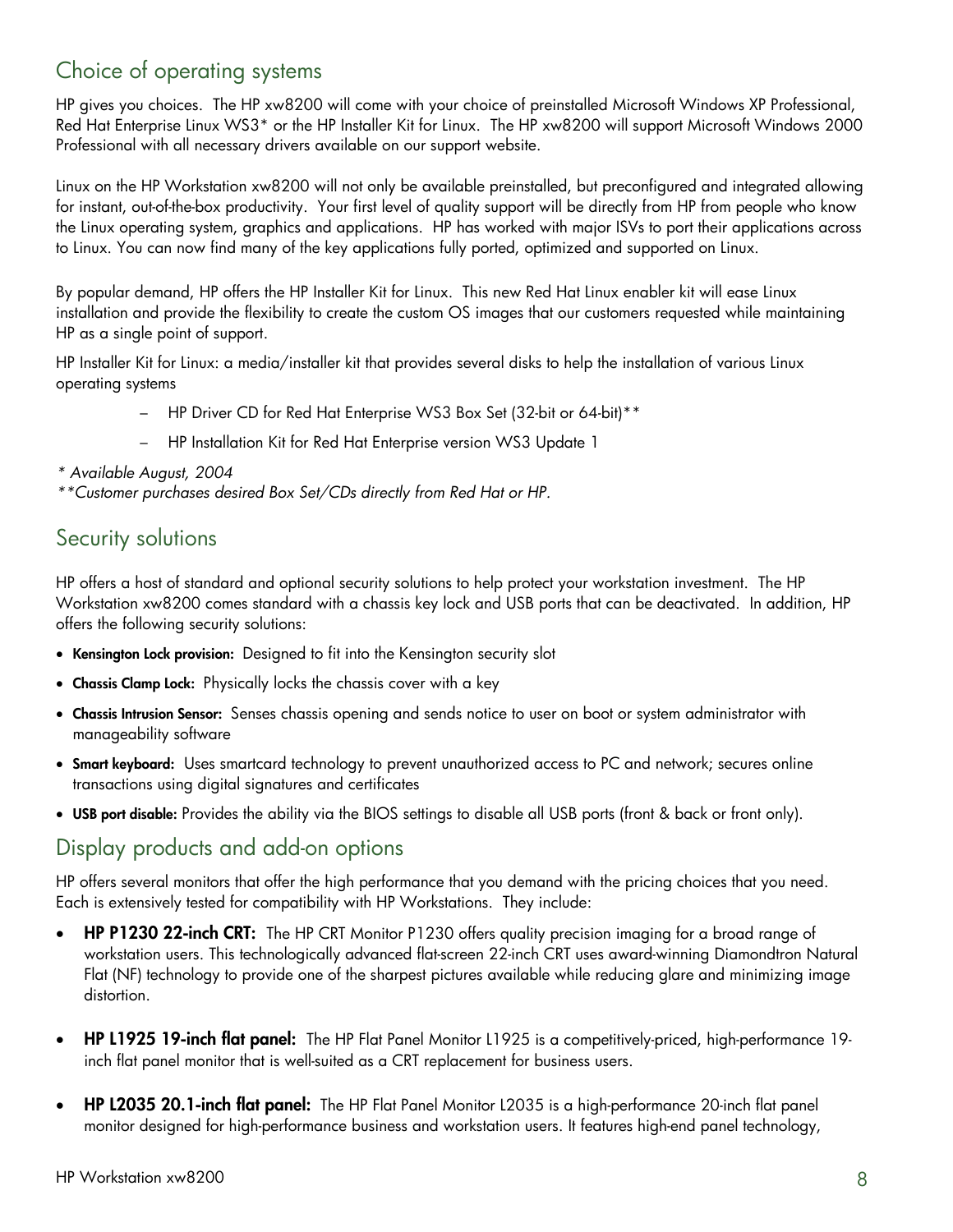Picture-in-Picture capability, composite and s-video inputs.

• **HP L2335 23-inch flat panel:** Exceptional quality in an extra-large 23-inch 16 x 9 aspect ratio flat panel display.

### Manageability solutions

HP Client Management Solutions help you simplify management of your workstations and reduce total ownership costs. These solutions share a common design and are highly integrated due to the extensive work between HP and its partner Altiris, a leading provider of manageability solutions. HP Client Manager Software (downloadable from the web) allows you to centrally track, monitor and manage the hardware aspects of HP client systems on your network:

- Get valuable hardware information such as CPU, memory, video, and security settings
- Monitor system health to fix problems before they occur
- Install drivers and BIOS updates without visiting each workstation
- Remotely configure BIOS and security settings
- Automate processes to quickly resolve hardware problems
- Local recovery

Additional Altiris solutions are available to address workstation management challenges through the entire IT lifecycle including:

- Inventory assessment
- Software license compliance
- Personality migration
- Software image deployment
- Software distribution
- Asset management
- Application metering
- Client backup and recovery
- Problem resolution

Visit **http://www.hp.com/go/easydeploy** for more information, to download HP Client Manager Software, and to evaluate the Altiris solutions.

### Service and support

In the U.S., the HP Workstation xw8200 comes with a full three-year warranty against defects in materials and workmanship (three years of phone-in hardware support, parts, labor, and next-day, on-site response). Response time for HP on-site service in an HP service travel area is normally next business day (excluding HP holidays).

The system processor unit, keyboard, mouse, and HP accessories inside the system processor unit are covered by this warranty—including video adapters, mass storage devices, and interface controllers. HP workstation products external to the system processor unit, such as external storage subsystems, displays, printers, and other peripherals, are covered by the applicable warranties for these products. HP software is covered by the HP Software Product Limited Warranty. Technical information is available at **www.hp.com**.

The warranty for each HP Workstation xw8200 includes hardware phone-in support, available during the warranty period, starting from the date of purchase. Also included is basic technical phone-in assistance for workstation configuration and setup as well as for the pre-loaded operating system.

Warranty terms may vary by country. Authorized HP dealers or any HP sales and service office can provide details. To obtain phone-in assistance or onsite service during the warranty period, contact an HP sales and service office.

Worldwide, refer to **www.hp.com/cpso-support/guide/psd/expectations.html**. In the United States and Canada, please call the HP Customer Support Center at (970) 635-1000 or a participating authorized HP Personal Computer Dealer Repair Center.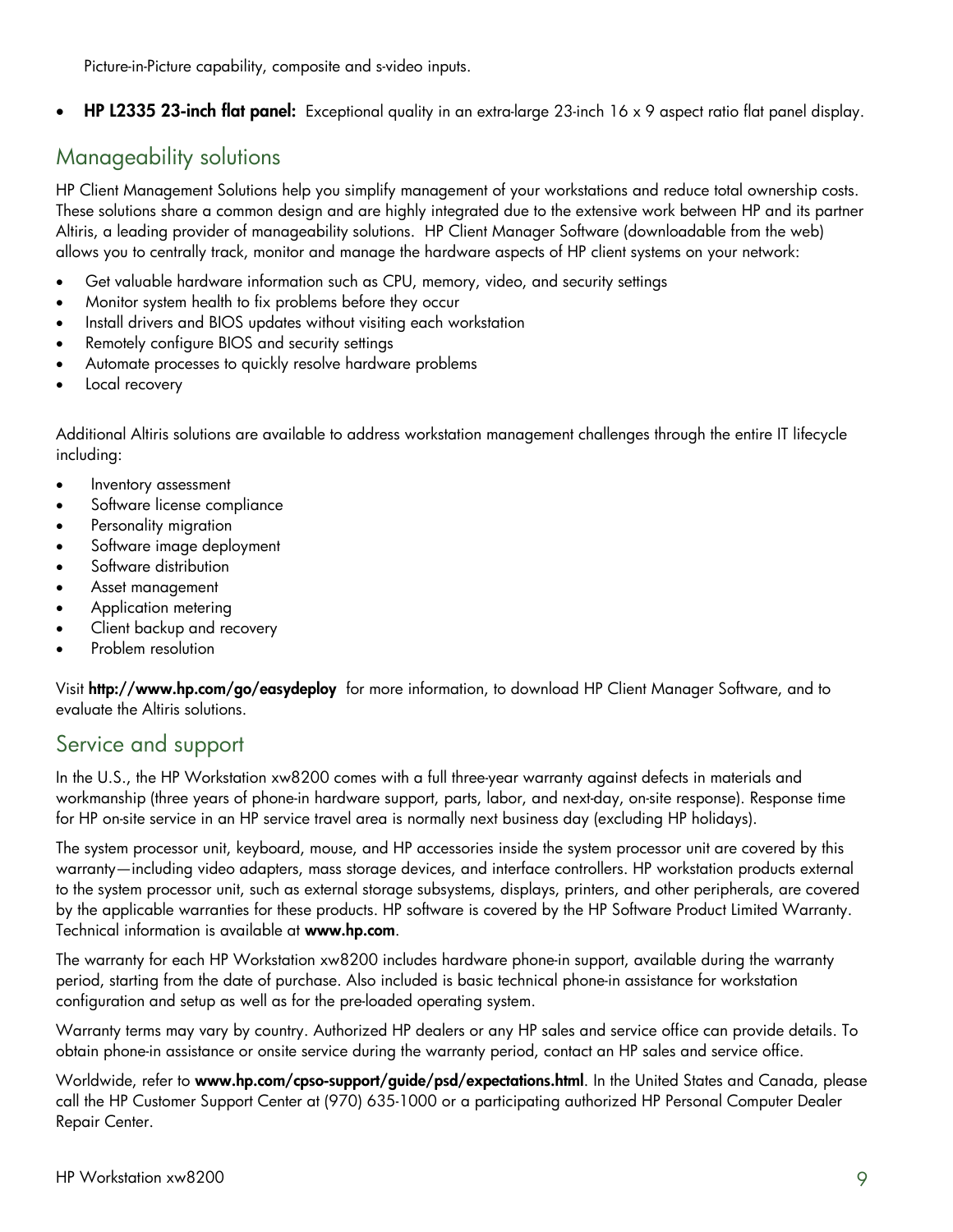# The HP advantage

The HP Workstation xw8200 offers more than incredibly low-cost, high-performance computing. It also brings all the advantages of doing business with HP.

# HP quality and reliability

HP workstations are designed with the needs of the professional user in mind. They offer you peace of mind because they are engineered to be a highly reliable, cost-effective means to meet your time-to-market needs. Known for their proven reliability, maintainability, and longevity, HP workstations are tested extensively from component level to finished product. HP systematically pushes its products past reasonable limits to make sure they will perform reliably even in the most demanding environments.

HP quality does not stop at the factory door. Our service and engineering teams continue to support every workstation throughout its life. HP's strong market share reflects a global awareness and strong customer loyalty to HP's full line of innovative and competitively priced products. Our world-famous quality and reliability extend to all of our products, helping reduce maintenance, repair, and support costs throughout the product's lifecycle and providing a high residual value for HP products.

## HP Financial Services

HP Financial Services (HPFS) help customers acquire the IT solutions they need to be competitive while freeing them to use capital for running and growing their businesses.

Our customized approach delivers more of what CIOs and CFOs demand—greater business agility, IT costs aligned with business results, and better return on IT investment. HPFS is known for our consultative approach, exceptional flexibility, and globally seamless service delivery. HPFS delivers:

- Customized leasing and financing solutions
- Smooth, cost-effective transitions to new solutions
- Technology refreshes
- Consistent global service delivery in 51 countries
- Financial asset management

# Achieve your goals

Designed with a strong history of engineering expertise, the HP Workstation xw8200 gives you the performance to achieve your goals. Powerful, accurate graphics range from robust 2D to 3D OpenGL. Available with certified and tuned solutions, financing options, and flexible support and services at an unprecedented price, the HP Workstation xw8200 is easy to buy, deploy, and maintain—allowing you to focus on your work.

Contact an HP account manager or reseller for more product details and availability information.